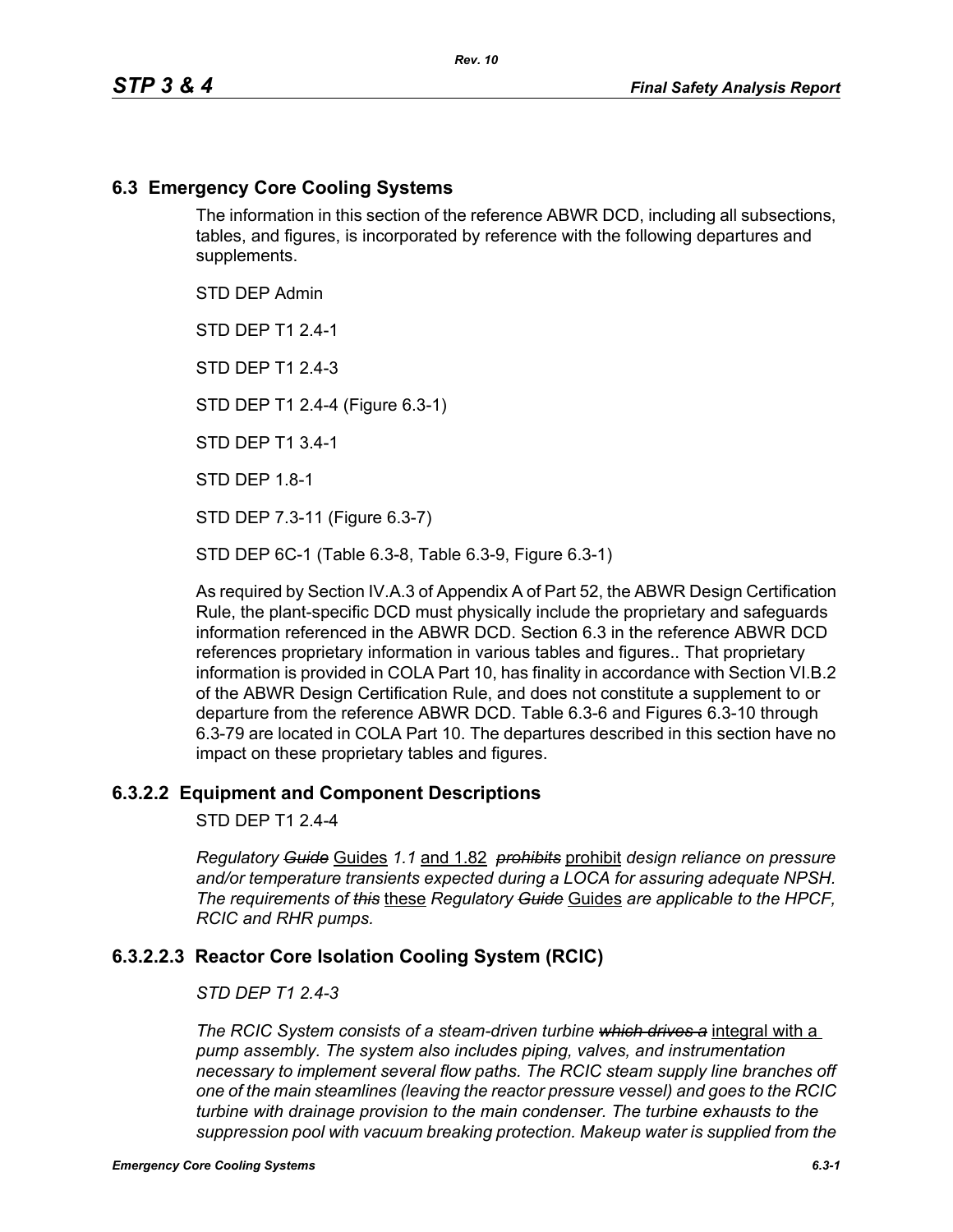*CST and the suppression pool with the preferred source being the CST. RCIC pump discharge lines include the main discharge line to the feedwater line, a test return line to the suppression pool, a minimum flow bypass line to the pool*suppression pool*,and a cooling water supply line to auxiliary equipment. The piping configuration and instrumentation is shown in Figure 5.4-8. The process diagram is given in Figure 5.4-9.*

# **6.3.2.2.4 Residual Heat Removal System (RHR)**

## STD DEP T1 2.4-1

*In the shutdown cooling mode, with the pump suction being taken from the reactor pressure vessel (via the shutdown cooling lines), the pump discharge within these loops provides a flow path back to the reactor vessel via the core cooling discharge return lines, and feedwater line, or to the upper reactor well via the fuel cooling system (on two loops only).*

*With the pump suction being taken from the skimmer surge tanks of the fuel pool cooling system, the pump discharge is returned to the fuel pool on two loops only.*

*For each loop, a minimum flow bypass line is also provided to return water to the suppression pool to prevent pump damage due to overheating when the injection valves on the main discharge lines are closed. The bypass line connects to the main discharge lines between the main pump and the discharge check valve. A motoroperated valve on the bypass line automatically closes when flow in the main discharge line is sufficient to provide the required pump cooling. A flow element in the main discharge line measures system flow rate during LOCA and test conditions and automatically controls the motor-operated valve on the bypass lines. The motoroperated valve does not receive* an *automatic signals* to open *unless the associate pump indicates a high discharge pressure.*

## **6.3.3.2 Acceptance Criteria for ECCS Performance**

STD DEP Admin

#### *Criterion 2: Maximum Cladding Oxidation*

*"The calculated total local oxidation of the cladding shall nowhere exceed 0.17 times the total cladding thickness before oxidation." Conformance to Criterion 2 is shown in Figure 6.3-10 (Break Spectrum) and Table 6.3-4 (Summary of LOCA Analysis Results) for the system response analysis. This limit will be assured for the limiting break. See Subsection [6.3.6](#page-2-0) for COL license information.*

#### *Criterion 4: Coolable Geometry*

*"Calculated changes in core geometry shall be such that the core remains amenable to cooling." As described in Reference 6.2-1* 6.3-1*, Section III.A, conformance to Criterion 4 is demonstrated by conformance to Criteria 1 and 2.*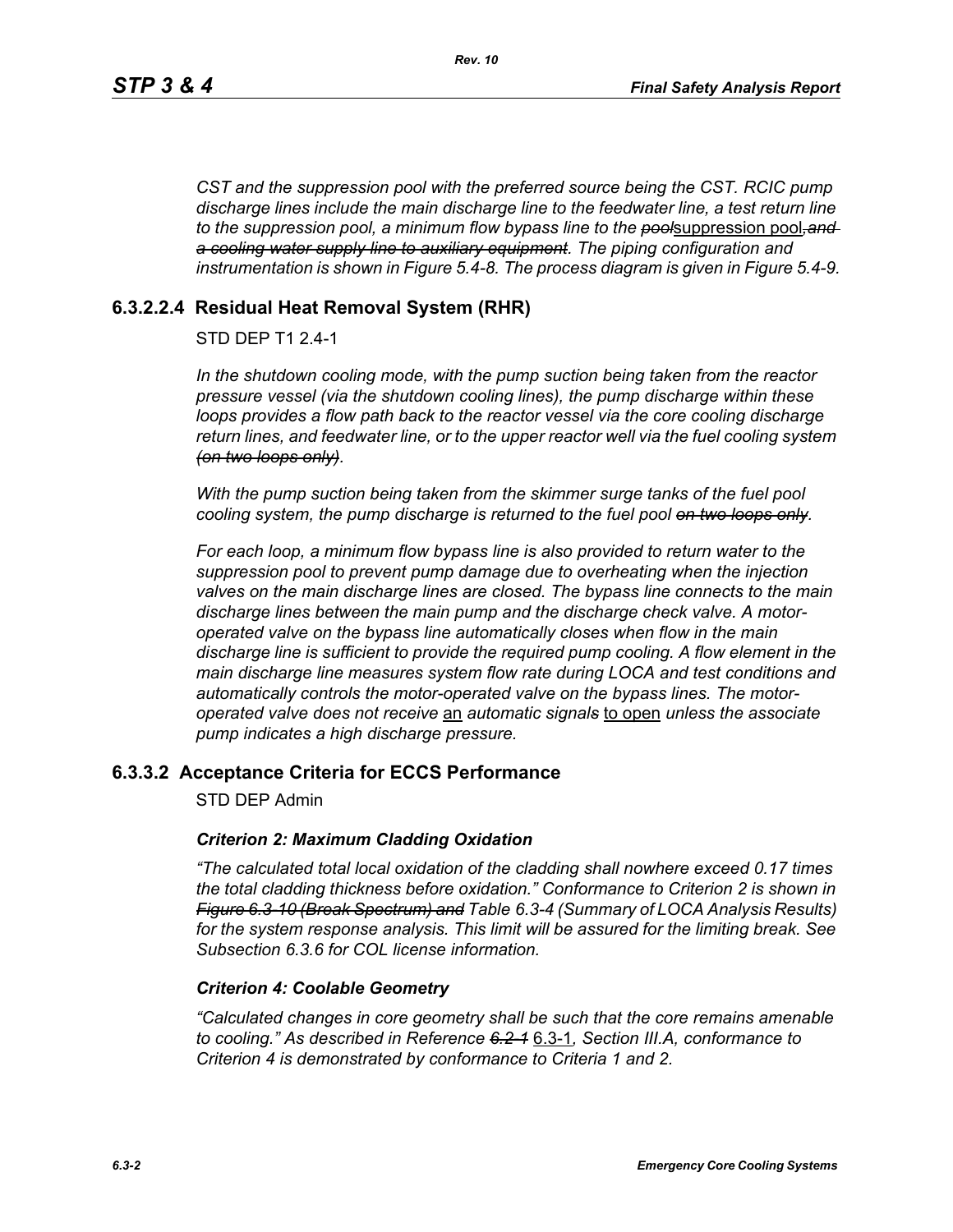### *Criterion 5: Long-Term Cooling*

*"After any calculated successful initial operation of the ECCS, the calculated core temperature shall be maintained at an acceptably low value and decay heat shall be removed for the extended period of time required by the long-lived radioactivity remaining in the core." Conformance to Criterion 5 is demonstrated generically for GE BWRs in Reference 6.2-1* 6.3-1*, Section III.A. Briefly summarized, for any LOCA, the water level can be restored to a level above the top of the core and maintained there indefinitely.*

### **6.3.3.10 Severe Accident Considerations**

STD DEP Admin

*If the LPFL is not initiated in time to prevent core damage*, LPFL injection is still beneficial *by enhancing cooling and preventing radioactive heating from the core debris. If injection is initiated prior to vessel failure, melt progression may be arrested in-vessel. However, if vessel failure occurs, debris will relocate from the vessel breach into the lower drywell. Water flowing into the lower drywell will cover the core debris and enhance debris cooling.*

## **6.3.4.2.2 ADS Testing**

STD DEP T1 3.4-1

*An ADS logic system functional test and simulated automatic operation of all ADS logic channels are to be performed at least once per plant operating interval between reactor refuelings. Instrumentation*Sensor and logic *channels are demonstrated operable by the performance of a channel*divisional *functional test and a trip unit calibration at least once per month and a transmitter calibration at least once per operating interval.*

#### **6.3.5 Instrumentation Requirements**

STD DEP 1.8-1

*All instrumentation required for automatic and manual initiation of the HPCF, RCIC, RHR and ADS Systems is discussed in Subsection 7.3.1, and is designed to meet the requirements of IEEE-279*603 *and other applicable regulatory requirements. The HPCF, RCIC, RHR and ADS Systems can be manually initiated from the control room.*

#### <span id="page-2-0"></span>**6.3.6 COL License Information**

#### **6.3.6.1 ECCS Performance Results**

The following site-specific supplement addresses COL License Information Item 6.6.

No departures are being taken from the fuel design licensing basis that is described in the reference ABWR DCD, including the core loading map used for response analysis in Figure 4.3-1 and the basic control strategy in Table 4A-1. Consequently, the exposure-dependent MAPLHGR, peak cladding temperature, and oxidation fraction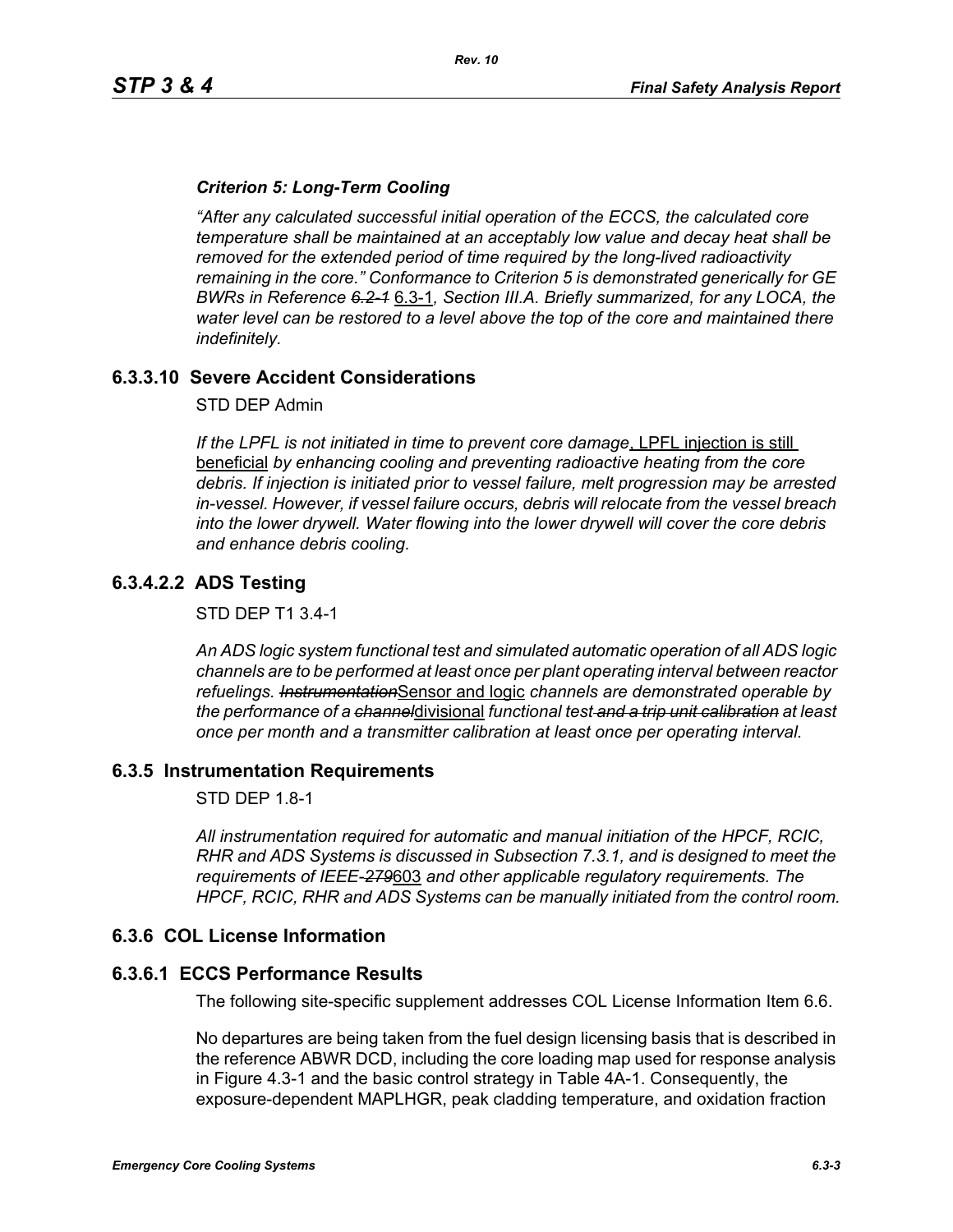for the initial core bundle design based on the limiting break size are provided in subsection 6.3.3 of the DCD.

# **6.3.6.2 ECCS Testing Requirements**

The following site-specific supplement addresses COL License Information Item 6.7.

In accordance with the Technical Specifications, a test will be performed every refueling outage in which each ECCS subsystem is actuated through the emergency operating sequence. The test procedure will be developed consistent with the plant operating procedure development plan in Section 13.5. (COM 6.3-2)

## **6.3.6.3 Limiting Break Results**

The following site-specific supplement addresses COL License Information Item 6.7a.

No departures are being taken from the fuel design licensing basis that is described in the reference ABWR DCD, including the core loading map used for response analysis in Figure 4.3-1 and the basic control strategy in Table 4A-1. Consequently, the analysis results for the limiting break for the bundle design are provided in subsection 6.3.3.7.3 of the DCD.